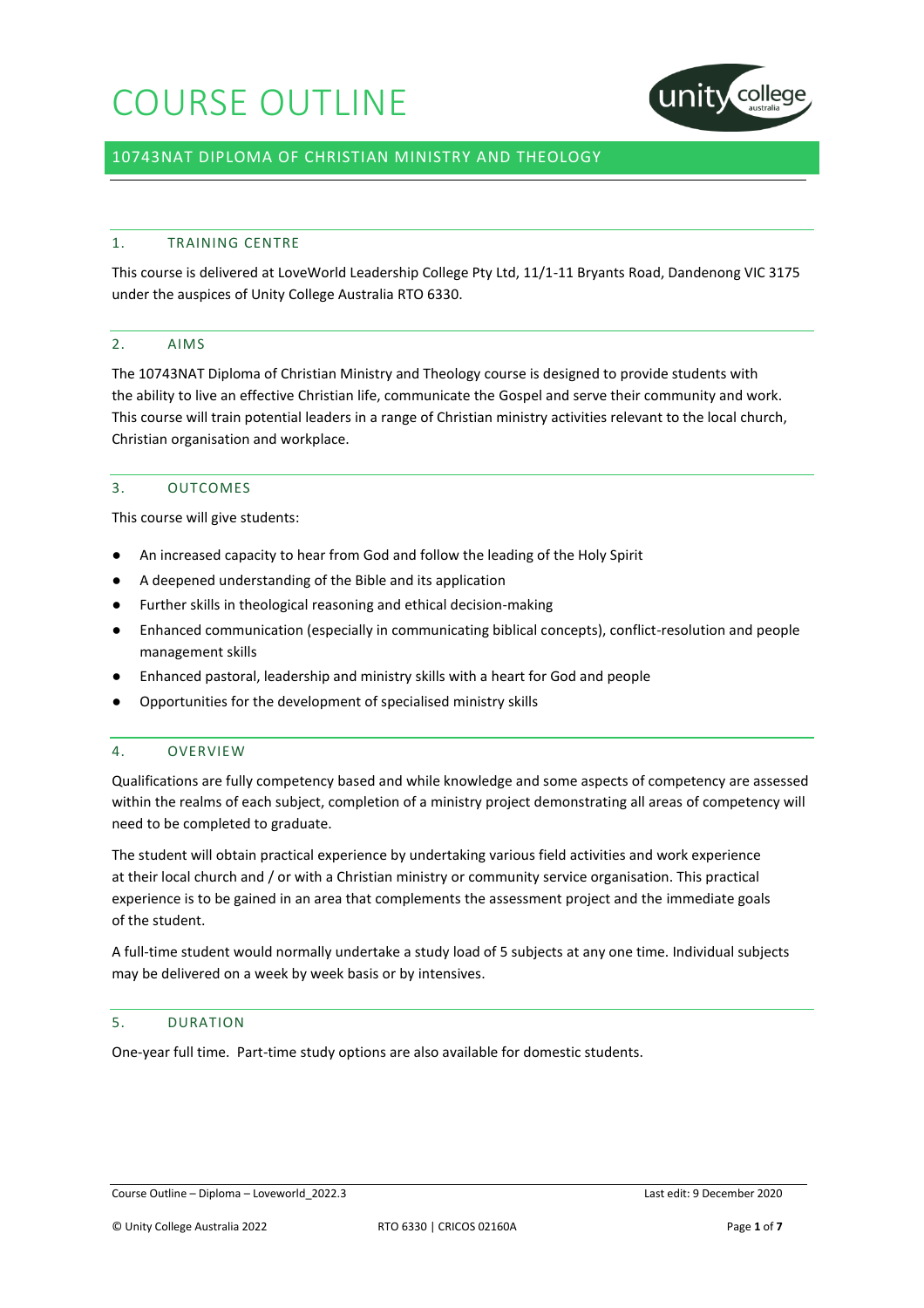

## 10743NAT DIPLOMA OF CHRISTIAN MINISTRY AND THEOLOGY

## 6. COSTS 2021

### APPLICATION FEE

| For students wishing to study at credit level there is a one off non-refundable enrolment application fee. |       |
|------------------------------------------------------------------------------------------------------------|-------|
| Domestic students (Australian permanent residents, on-shore applicants)                                    | \$150 |
| International students                                                                                     | \$300 |

## ACADEMIC FEES

| Fees for full-time students of the 10743NAT Diploma of Christian Ministry & Theology course are: |         |
|--------------------------------------------------------------------------------------------------|---------|
| Domestic Students                                                                                | \$6,000 |
| International Students                                                                           | \$7.200 |

- Fees cover some costs associated with Australian field trip expenses including mission trips. The balance of field trip costs are covered through personal and college-organised fundraising activities as part of course training.
- Individual subject costs are available on enquiry (domestic students only).

*Note: Loveworld Leadership College Pty Ltd reserves the right to alter fees prior to the start of each academic year.*

## GOVERNMENT ASSISTANCE

Government study assistance such as Austudy, Abstudy and Youth Allowance is NOT available to domestic students for this course. Visit www.studyassist.gov.au for more details about courses that are eligible for the offer of assistance.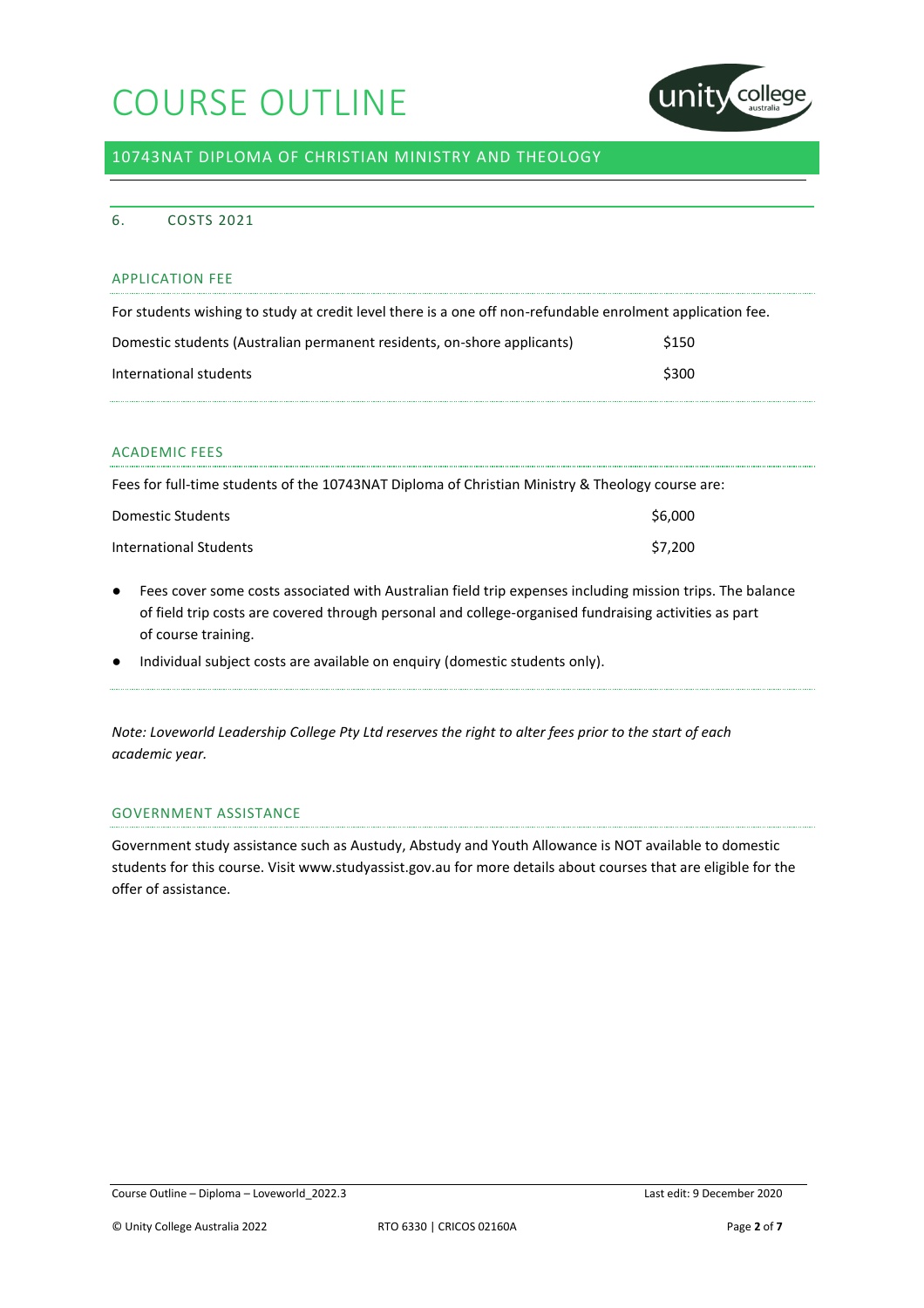

## 10743NAT DIPLOMA OF CHRISTIAN MINISTRY AND THEOLOGY

## 7. ENTRY REQUIREMENTS & PROCEDURE

There is no formal prerequisite for entry to the Diploma of Christian Ministry and Theology. However, a student applying for the course would usually have completed a Certificate IV in Christian Ministry and Theology or be able to demonstrate equivalent prior knowledge and experience.

For entry into this course, it is expected that the student is a committed Christian and actively involved in a local church or Christian community.

General requirements for entry are:

- A completed student application form & payment of the application fee
- Two references (i) from a local church pastor or leader and (ii) from another Christian leader unrelated to yourself
- A successful interview with the Director or representative (where possible)
- Satisfactory completion of Year 12 is recommended but students without this formal educational level will be considered. Minimum entry age is 17 years (18 years for international students).
- Satisfactory English language skills. International students must have English language skills to at least the level of IELTS 6.0 or equivalent across each aspect of testing. If students do not have satisfactory English language skills, they may be required to take additional English tutoring. Students evidencing concerns in the area of Language, Literacy and Numeracy will be provided with assistance as appropriate.
- Students should have basic computing skills including the ability to use a word processing package at an elementary level and be able to access the internet.

Students should in good conscience be able to subscribe to the college's statement of beliefs that are found in the tenets of mainstream Christianity (refer to the college website and/or handbook).

#### 8. TRAINING PROCESS

The course entails an average of 5-6 hours per week of class contact for each subject plus private study time. International Students must attend a minimum of 20 hours/week. Training delivery will be face to face with online delivery via video link used as an alternative (eg if face to face training is affected by COVID-19 travel restrictions) . At the training centre, video conferencing facilities are available and extensively used

Co-Curricular activities are integral to the Course and require extra hours of field related activities, such as local Christian community work, various projects with local churches, and short-term missions possibly of about 10 days. Fundraising projects for these Missions assists in achieving more than one competency for the course.

The college uses a wide variety of training methods appropriate to the course context.

The college adopts adult-learning principles, and all students are treated as adult learners. Therefore participants in this program are expected to take charge of their own learning process. It is expected that each selected participant will be committed to meeting the requirements of the course and will attend all relevant classes and activities including co-curricular activities, and complete all work required for assessment on time.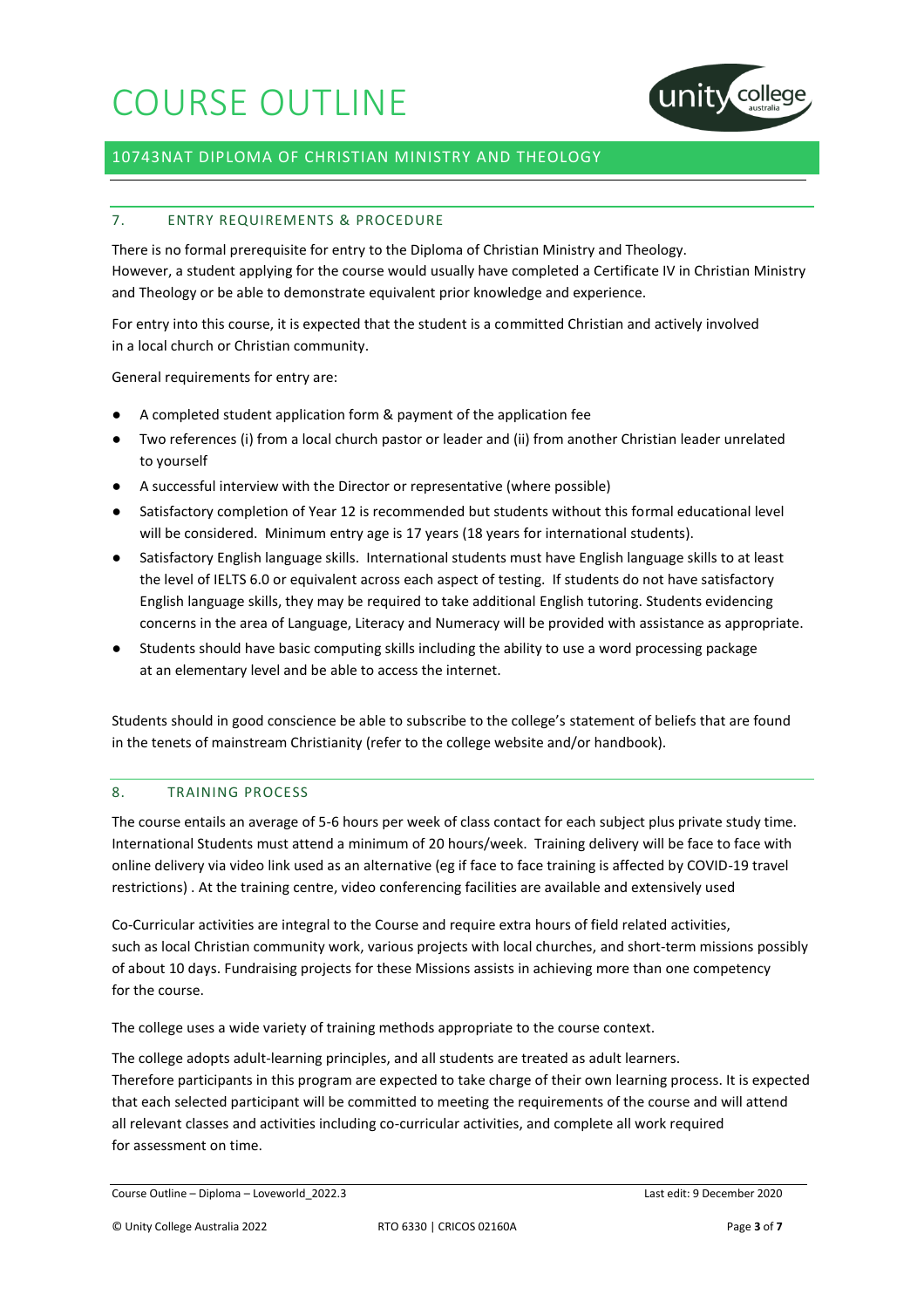

## 10743NAT DIPLOMA OF CHRISTIAN MINISTRY AND THEOLOGY

An orientation session is held for all students at course commencement. This covers both academic and environmental aspects.

It is expected that all program participants will have access to a computer. This is mandatory for successful course completion.

Delivery mode for this course may be modified temporarily due to unforeseen circumstances, such as to be compliant with current government legislation (for example the COVID-19 pandemic). Alternative delivery modes may need to be implemented such as online, virtual classroom and self-paced study.

## 9. COURSE COMPETENCIES

Australia has a system of national standardisation of training for many industry areas. This system is implemented through the use of training packages (groups of courses) and individual units of competency within a course. Students are able to get automatic recognition across all registered government and private training organisations for relevant studies undertaken at any one of them.



This course is an accredited course which is different to a national training package.

Accredited courses are approved by and registered with the Australian government. This course is common to many Christian Colleges in Australia. As such relevant units would, in most cases, receive automatic recognition. The 6 core units of competency fall into this category. In addition, any individual units of competency included in the course from other training package courses will receive national recognition.

This course requires a total of 10 Units of Competency to be successfully completed: 6 Core Units plus 4 additional Units.

| <b>National Code</b> | <b>Competency</b>                                                                 |
|----------------------|-----------------------------------------------------------------------------------|
| CMTTHE501            | Analyse and interpret Christian Scripture and Theology                            |
| CMTTHE502            | Utilise the analysis of theological data                                          |
| CMTTHE503            | Research and analyse information within a theological theme or issue              |
| CMTTHE504            | Analyse and apply new theological insights                                        |
| CMTMIN501            | Facilitate personal or social change through the application of theological ideas |
| CMTMIN502            | Present theological beliefs and their implications                                |

The following Christian Ministry Core competencies are achieved through successful completion of the 10743NAT Diploma of Christian Ministry and Theology: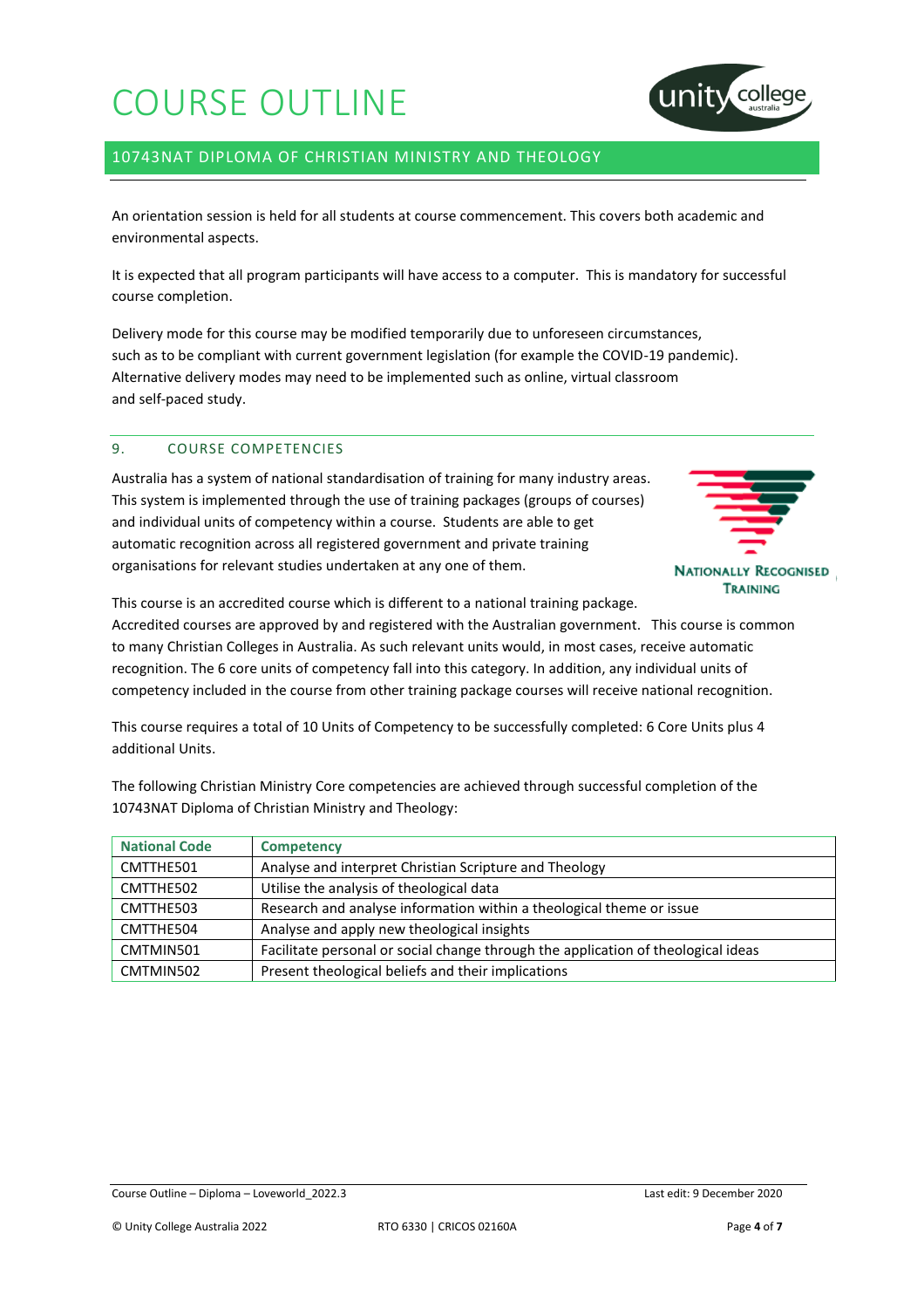

10743NAT DIPLOMA OF CHRISTIAN MINISTRY AND THEOLOGY

The following 4 additional nationally recognised competencies are achieved on successful completion of this course.

| <b>National Code</b> | <b>Competency</b>           |
|----------------------|-----------------------------|
| BSBATSIL503          | Manage conflict             |
| PSPGEN035*           | Provide workplace mentoring |
| CHCCCS016*           | Respond to client needs     |
| BSBLDR414*           | Lead team effectiveness     |

\* These units are undertaken as part of the course requirements.

### 10. COURSE STRUCTURE

The above competencies for the 10743NAT Diploma of Christian Ministry and Theology course are achieved through the study of the following subjects. The course is full time for one year and has five full streams of study equivalent to 10 semester subjects.

| <b>Subject Code</b> | <b>Name</b>                            | <b>Subject</b><br>length | Core/<br>elective | <b>Unit of competency</b>                                        |
|---------------------|----------------------------------------|--------------------------|-------------------|------------------------------------------------------------------|
| <b>BBS130</b>       | Search The Scriptures - Acts/Romans    | Semester 2               | Core              | CMTTHE502(pt)                                                    |
| <b>CMM104</b>       | Ministry Planning A                    | Semester 1               | Core              | BSBLDR414(pt)<br>CMTMIN502(pt)<br>PSPGEN035(pt)<br>CHCCCS016(pt) |
| <b>CMM105</b>       | Ministry Planning B                    | Semester 2               | Core              | BSBLDR414(pt)<br>CMTMIN502(pt)<br>PSPGEN035(pt)<br>CHCCCS016(pt) |
| CSF114              | Win, Build, Send                       | Semester 1               | Core              | CMTMIN501<br>CMTTHE504 (pt)                                      |
| COM130              | Words of Life                          | Semester 1               | Core              | CMTMIN502(pt)                                                    |
| <b>MWV102</b>       | Worldviews                             | Semester 2               | Core              | CMTTHE502(pt)<br>CMTTHE503(pt)<br>CMTTHE504(pt)                  |
| <b>LDR102</b>       | Leading Effectively                    | Semester 2               | Core              | BSBLDR414(pt)<br>PSPGEN035(pt)                                   |
| <b>THE106</b>       | <b>Theology That Works</b>             | Semester 1               | Core              | CMTTHE501<br>CMTTHE502(pt)                                       |
| <b>WPP102</b>       | Worship - Advanced Insight             | Semester 1               | Core              | CMTTHE503(pt)                                                    |
| <b>WPP112</b>       | Praying Effectively - Advanced Insight | Semester 2               | Core              | CMTTHE504(pt)                                                    |
| COM103              | Manage Conflict (Intensive)            | Term $3/4$               | Elective          | BSBATSIL503                                                      |

Course Outline – Diploma – Loveworld\_2022.3 Last edit: 9 December 2020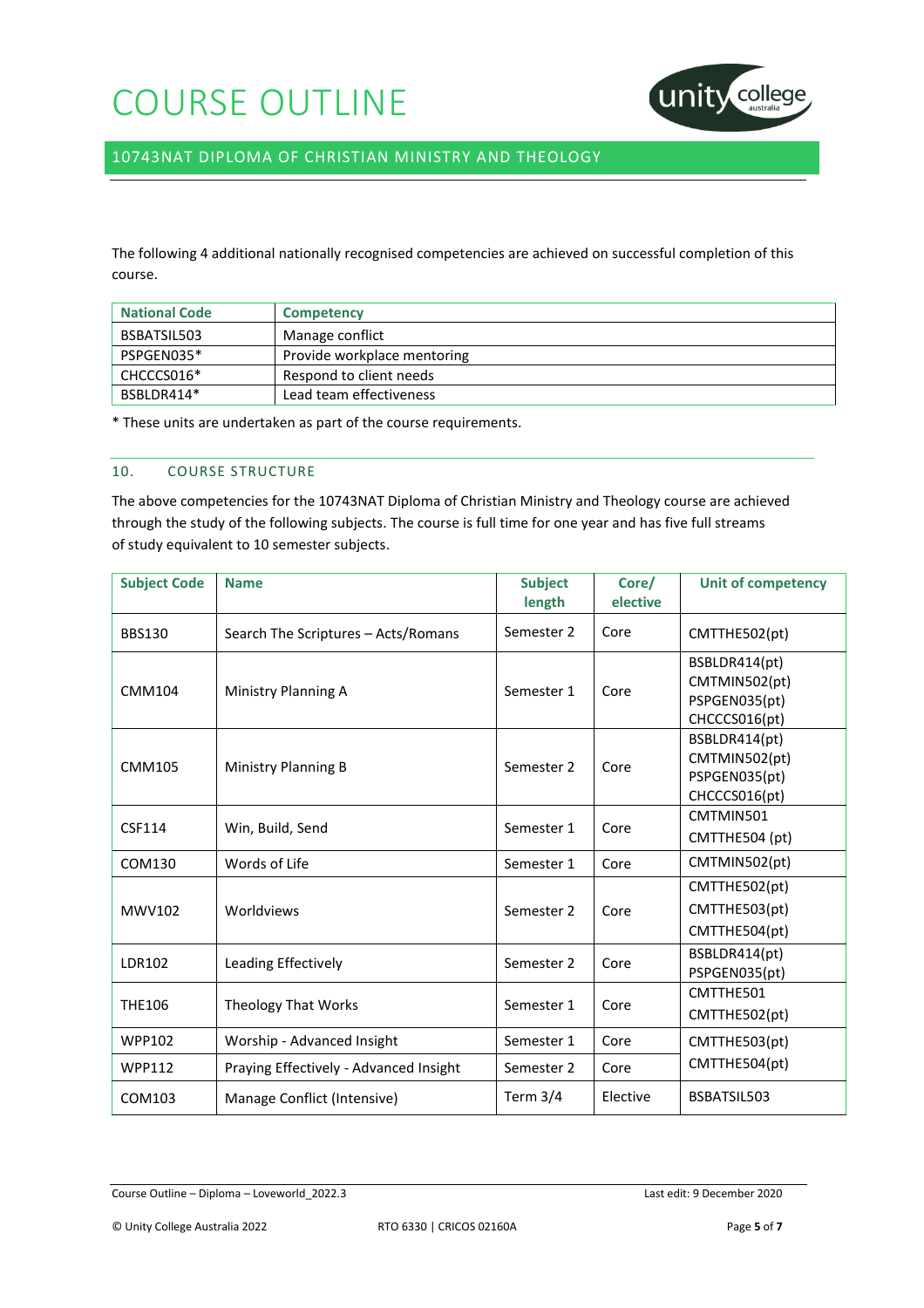

## 10743NAT DIPLOMA OF CHRISTIAN MINISTRY AND THEOLOGY

## 11. ASSESSMENT OVERVIEW

Assessment in each subject involves:

- attendance and participation
- written assignments, exercises, tutorial/seminar presentations, tests as applicable
- practical field experience as applicable
- journal/process diary completion as applicable

Competency-based assessment criteria apply to grading. Final assessment for each subject/unit studied will be shown as:

- C Competent
- NYC Not Yet Competent

*Final Academic Transcripts/Statement of Results will show results only for subjects/units assessed as Competent.*

Students who successfully complete the following requirements will be recommended for graduation:

- Satisfactory completion of all relevant academic requirements
- Payment of all outstanding fees owing to the college
- Return of all college resources including library books
- Maintained a satisfactory level of Christian conduct during his/her time at college
- Completion of co-curricular requirements including student/community participation

## 12. PATHWAYS

This course lends itself to being preparatory training for a range of other courses at the Diploma and higher levels. Examples of pathways are as follows:

Christian Ministry:

- 10744NAT Advanced Diploma of Christian Ministry and Theology
- Bachelor of Theology
- 10745NAT Graduate Certificate of Christian Ministry and Theology
- 10746NAT Graduate Diploma of Christian Ministry and Theology

Community Services and Leadership:

- Certificate IV in Community Services (various streams)
- Diploma of Community Services (various streams)
- Advanced Diploma of Community Service (various stream)
- Diploma of Leadership and Management

Course Outline – Diploma – Loveworld\_2022.3 Last edit: 9 December 2020